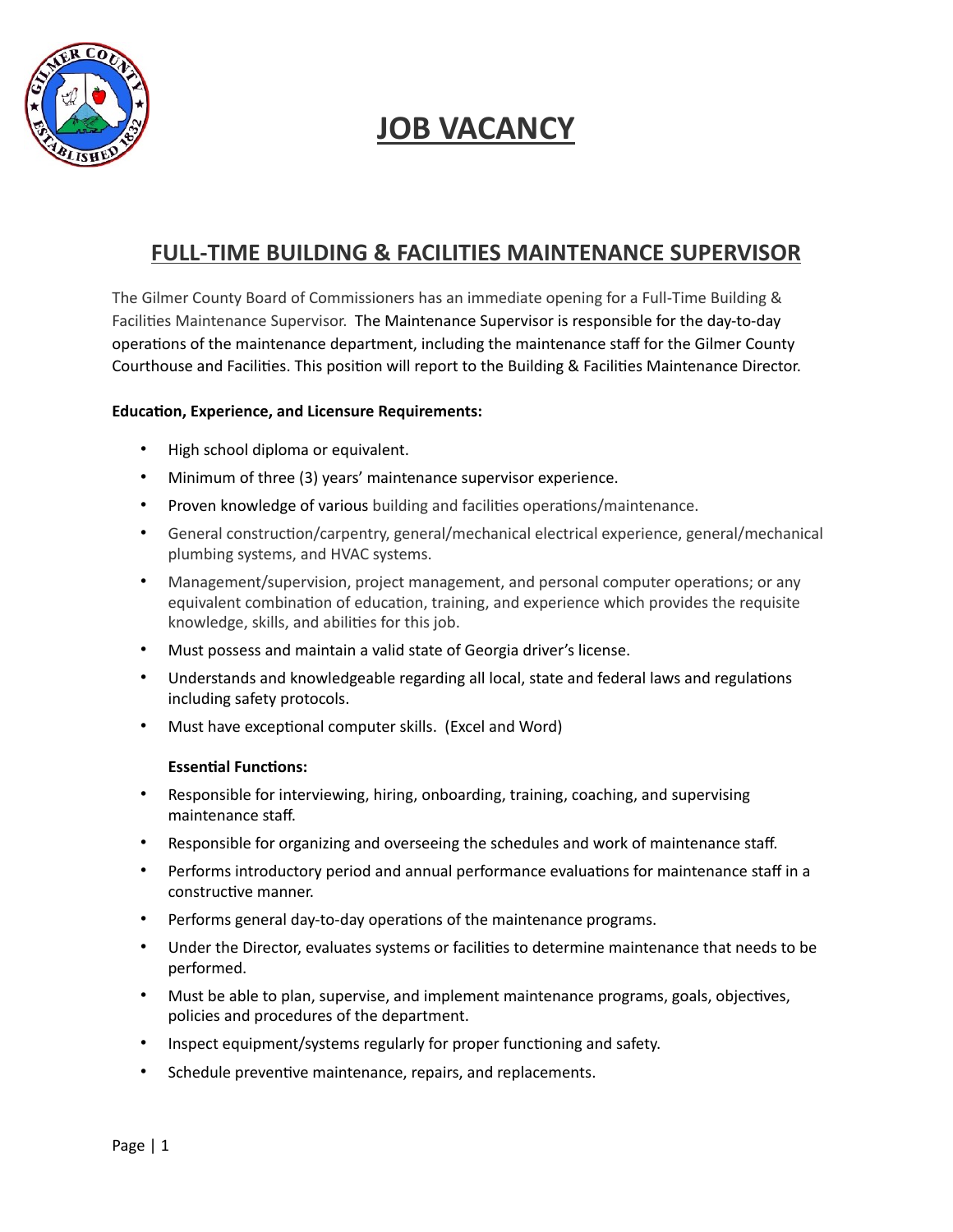- Run errands, handling incoming and outgoing freight, and able to lift/move heavy furniture and equipment.
- Must be able to effectively manage and operate within budget.
- Maintains confidentiality of all proprietary and/or confidential information.
- Must understand and follow company policies including harassment prevention and compliance procedures.
- Displays integrity and professionalism with all associates, vendors, etc.
- Must exhibit excellent customer service and a positive professional attitude.
- Must be able to use reasoning skills, good judgment and be able to communicate productively.
- Must possess the ability to make independent decisions on procedural and technical levels when circumstances warrant such action.
- Excellent work ethic, dependable, responsible, punctual with regular attendance.
- Must be able to sit, stand, bend, lift, push, pull, stoop, walk, reach, and move intermittently during working hours.
- Strive to maintain a safe working environment through the preservation of equipment and the achievement of safe working practices.
- Assist in organizing safety meetings for the department.
- Must have exceptional analytical skills with a mindset toward strategic thinking and initiatives
- Must be a great coach, trainer and mentor.
- Required to operate County vehicle in the performance of duties outside the primary facility.
- Ensure that the outside of the property is maintained including mowing, landscaping and snow removal.
- Coordinate the removal of garbage and trash for the Courthouse and Facilities.
- Maintain inventory control for all general supplies, parts and equipment.
- Maintain all required maintenance files.
- Decorate for Holidays and Special Events.
- Perform other duties as assigned.

Scheduled work time is 8:00 a.m.  $-5:00$  p.m., may be required to work some overtime and an occasional Saturday. Salary depends on level of experience. Applicants will be required to submit to a post offer Criminal History/Background check and pre-employment drug screen.

Employment application can be obtained at the Commissioner's Office located at 1 Broad Street, Suite 106, Ellijay, GA 30540 or emailed to [krambo-bray@gilmercounty-ga.gov](mailto:krambo-bray@gilmercounty-ga.gov). Resumes will only be accepted as a supplement to the completed employment application.

Applications can be dropped off at the Commissioner's Office Monday through Friday from 8:30 am to 4:30 pm.

Gilmer County is an Equal Opportunity Employer. In compliance with the Americans with Disabilities Act, the County will provide reasonable accommodations to qualified individuals with disabilities and